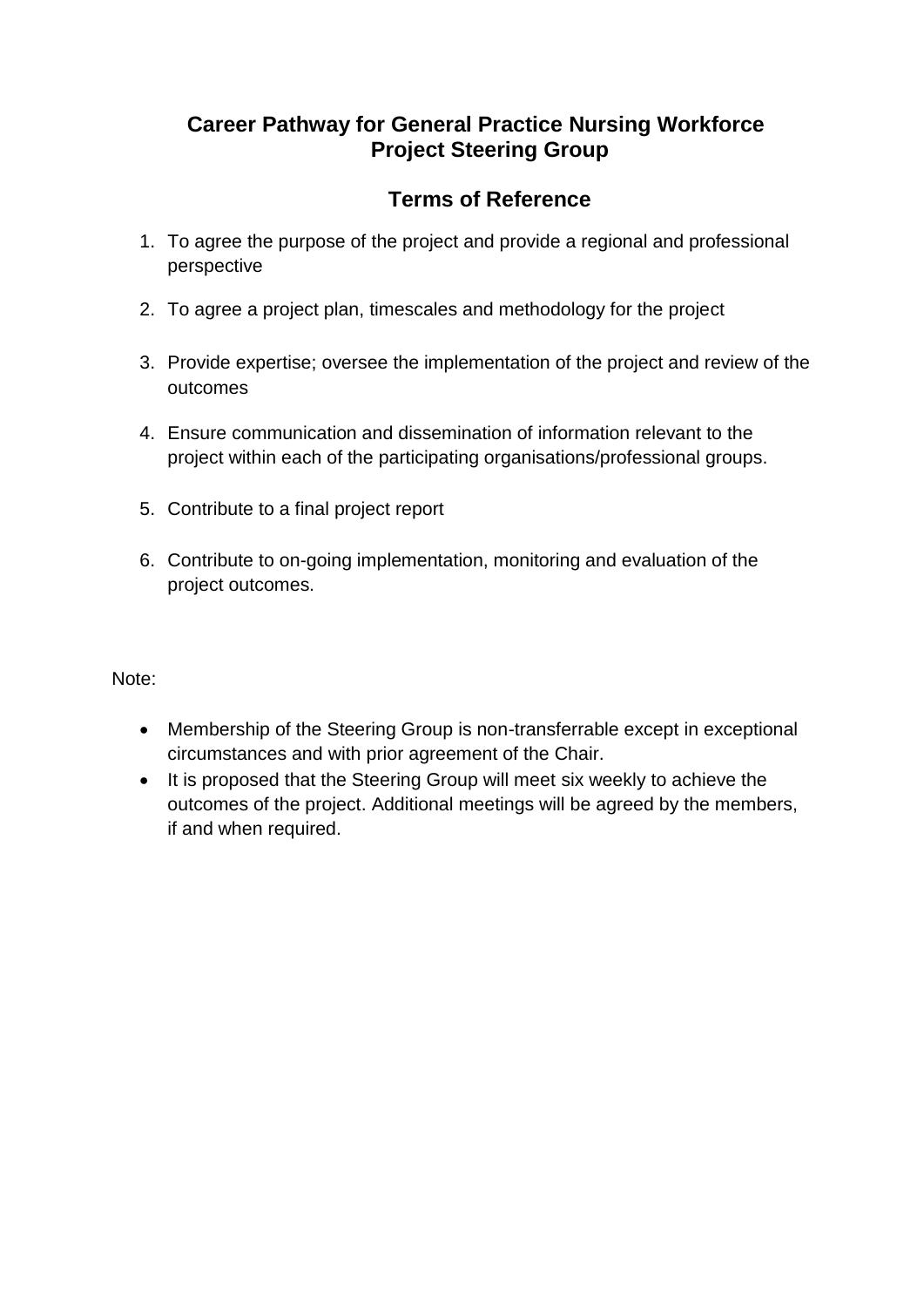## **Membership**

| Name                                        | Job Title                                                                           | Organisation                      |
|---------------------------------------------|-------------------------------------------------------------------------------------|-----------------------------------|
| <b>Maura Devlin MBE</b>                     | Director of Nursing                                                                 | Downe GP Federation               |
| Nicola Brown                                | <b>Trainee Advanced Nurse</b><br>Practitioner                                       | Down GP Federation                |
| <b>Oriel Brown</b>                          | Senior Manager: Safety,<br><b>Quality and Patient</b><br>Experience                 | <b>PHA</b>                        |
| <b>Conor Craig</b>                          | Student Nurse - (Adult)                                                             | Queen's University                |
| Margaret Diamond                            | <b>Professional Lead for</b><br><b>Community Nursing</b>                            | <b>Northern HSC Trust</b>         |
| Dr Colin Fitzpatrick                        | <b>Clinical Director Primary</b><br>Care                                            | South Eastern HSC Trust           |
| <b>Heather Finlay</b>                       | <b>Nursing Officer</b><br>Workforce, Education &<br><b>Health Facility Planning</b> | <b>DoH</b>                        |
| Caroline Fletcher                           | <b>Treatment Room Services</b><br>Co-Ordinator                                      | <b>Western HSC Trust</b>          |
| <b>Louise Hales</b>                         | <b>School of Nursing</b>                                                            | Queen's University                |
| Amber Jones                                 | <b>Treatment Nurse</b>                                                              | <b>Southern HSC Trust</b>         |
| <b>Ruth Kirk</b>                            | <b>Primary Care Manager</b><br>Donaghadee Health Centre                             | South Eastern HSC Trust           |
| <b>Caroline Lee</b>                         | <b>Head of HSC Clinical</b><br><b>Education Centre, Clady Villa</b>                 | <b>Clinical Education Centre</b>  |
| Fiona Linehan                               | <b>Treatment Nurse</b>                                                              | South Eastern HSC Trust           |
| Dr Claire Loughrey                          | Director for Post-Graduate<br><b>General Practice Education</b>                     | <b>NIMDTA</b>                     |
| Linzi McIlroy                               | Senior Professional<br><b>Development Officer</b>                                   | Royal College of Nursing          |
| Maura McKenna                               | <b>Trade Union Rep</b>                                                              |                                   |
| Anne McGale<br>Replaced<br>Julie Montgomery | <b>Practice Nurse</b>                                                               | <b>Harland Practice</b>           |
| Deirdre O'Donnell                           | <b>Senior Lecturer</b><br>School of Nursing                                         | <b>Ulster University</b>          |
| Sophie Polatol                              | <b>Practice Nurse</b>                                                               | <b>Castlereagh Medical Centre</b> |